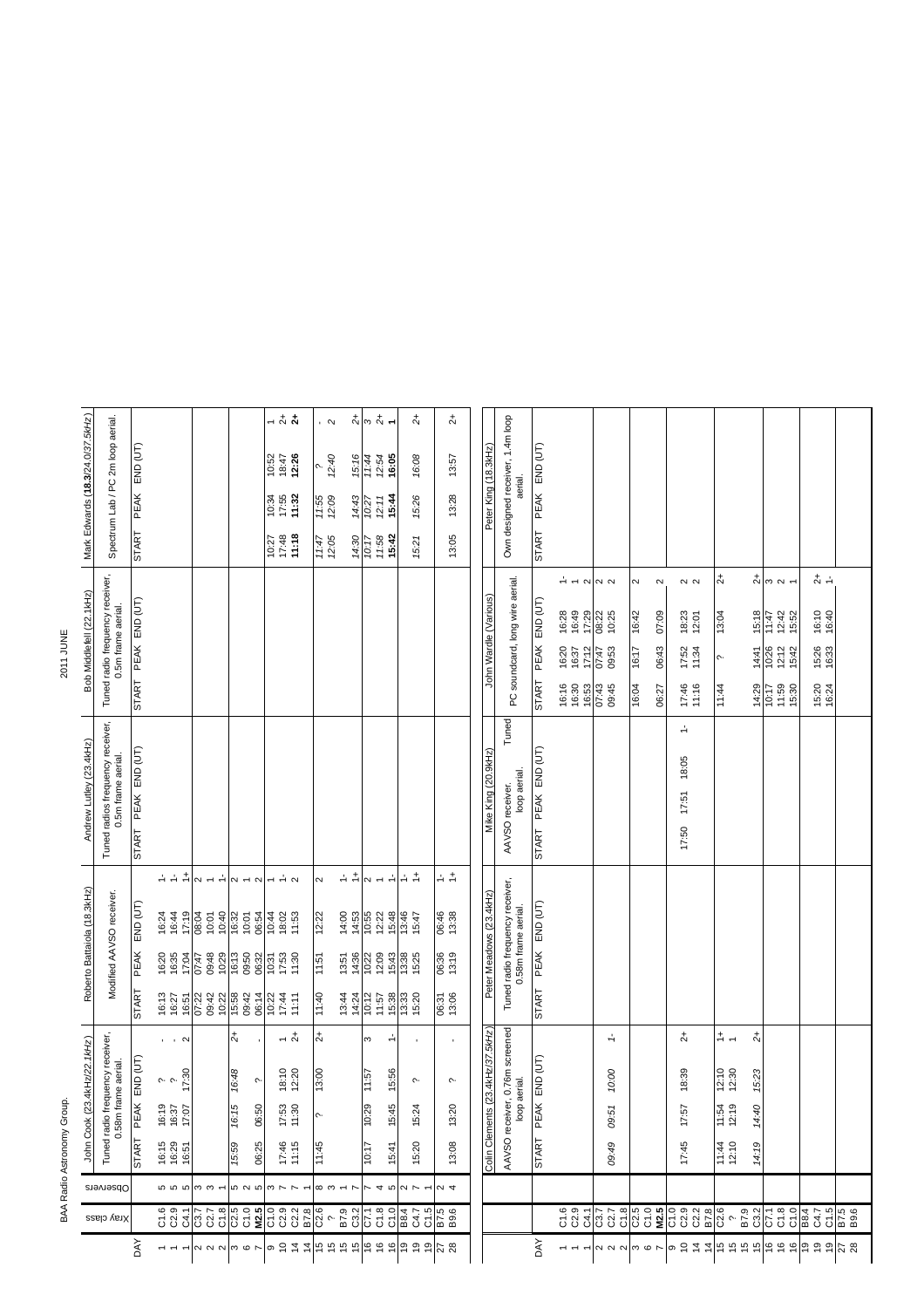BAA Radio Astronomy Group.

2011 JUNE

| Mark Horn (23.4kHz)        |                                 | Tuned radio frequency receiver,<br>0.58m frame aerial.      |                                  |                                                                                                                               |                                          |                                                                                                                 |                                  |                                                                                                                                                                                                                                                                                                                                                                                                |                         |                                                                                                                                       |                                                                          |                                                        |                                                                  |                                |                                                        |                               |                                                                                                                            |                                                                                                  |                                                                                |                          |                                               |                         |                                   |               |
|----------------------------|---------------------------------|-------------------------------------------------------------|----------------------------------|-------------------------------------------------------------------------------------------------------------------------------|------------------------------------------|-----------------------------------------------------------------------------------------------------------------|----------------------------------|------------------------------------------------------------------------------------------------------------------------------------------------------------------------------------------------------------------------------------------------------------------------------------------------------------------------------------------------------------------------------------------------|-------------------------|---------------------------------------------------------------------------------------------------------------------------------------|--------------------------------------------------------------------------|--------------------------------------------------------|------------------------------------------------------------------|--------------------------------|--------------------------------------------------------|-------------------------------|----------------------------------------------------------------------------------------------------------------------------|--------------------------------------------------------------------------------------------------|--------------------------------------------------------------------------------|--------------------------|-----------------------------------------------|-------------------------|-----------------------------------|---------------|
|                            |                                 |                                                             | START PEAK END (UT)              |                                                                                                                               |                                          |                                                                                                                 |                                  |                                                                                                                                                                                                                                                                                                                                                                                                |                         |                                                                                                                                       |                                                                          |                                                        |                                                                  |                                |                                                        | START PEAK END (UT)           |                                                                                                                            |                                                                                                  |                                                                                |                          |                                               |                         |                                   |               |
| 2011 JUNE                  | Martyn Kinder (18.3kHz/22.1khz) | Tuned radio frequency receiver,<br>0.58m frame aerial.      | START PEAK END (UT)              |                                                                                                                               |                                          |                                                                                                                 |                                  |                                                                                                                                                                                                                                                                                                                                                                                                |                         |                                                                                                                                       |                                                                          |                                                        |                                                                  |                                |                                                        | START PEAK END (UT)           |                                                                                                                            |                                                                                                  |                                                                                |                          |                                               |                         |                                   |               |
|                            | John Elliott (18.3kHz)          | Tuned radio frequency receiver,<br>0.5m frame aerial.       | START PEAK END (UT)              |                                                                                                                               |                                          |                                                                                                                 |                                  | $\stackrel{+}{\sim}$<br>12:03<br>11:37<br>11:16                                                                                                                                                                                                                                                                                                                                                | 12:03<br>11:50<br>11:43 | $rac{+}{2}$<br>$\frac{14:48}{11:13}$<br>$\frac{14:35}{10:20}$<br>$\frac{14:22}{10:16}$                                                |                                                                          | $\stackrel{+}{\rightarrow}$<br>15:39<br>15:22<br>15:13 |                                                                  |                                |                                                        | START PEAK END (UT)           |                                                                                                                            |                                                                                                  |                                                                                |                          |                                               |                         |                                   |               |
|                            | Gordon Fiander (23.4kHz)        | PC sound card.                                              | PEAK END (UT)<br><b>START</b>    |                                                                                                                               |                                          |                                                                                                                 |                                  |                                                                                                                                                                                                                                                                                                                                                                                                |                         |                                                                                                                                       |                                                                          |                                                        |                                                                  | Simon Dawes (various)          | PC soundcard and TRF receiver with<br>1m loop aerial.  | $END$ $(UT)$<br>PEAK<br>START | $\cdot$ $\cdot$ $\stackrel{+}{\sim}$<br>18:08<br>$\sim$ $\sim$<br>$16:30$<br>$16:30$<br>$16:59$<br>16:25<br>16:46<br>16:11 | $\overline{c}$<br>$\overline{\phantom{a}}$<br>06:42<br>16:44<br>06:29<br>16:17<br>06:22<br>15:57 | $-1$ $\frac{1}{2}$<br>$18:13$<br>$12:35$<br>17:54<br>10:31<br>$17:48$<br>11:14 | $\sim$<br>11:49<br>11:42 | $\sim \frac{1}{2}$<br>14:58<br>14:30<br>14:23 | 11:32<br>10:21<br>10:14 | $\sim$<br>15:50<br>15:19<br>15:16 |               |
| BAA Radio Astronomy Group. | Paul Hyde (22.1kHz)             | Tuned radio frequency receiver,<br>riai.<br>0.96m frame aer | (UT)<br>PEAK END<br><b>START</b> | $\overline{a}$<br>$\sim$ $\sim$<br>16:19<br>16:37<br>17:04<br>$\begin{array}{r} 16.15 \\ 16.28 \\ 16.52 \\ 07.24 \end{array}$ | $\div$<br>$\frac{18.03}{07.37}$<br>07:34 | $rac{1}{2} + \frac{1}{2} + \frac{1}{2}$<br>16:46<br>09:57<br>16:16<br>09:52<br>06:45<br>16:00<br>09:46<br>06:21 | 09:08<br>10:34<br>10:30<br>10:26 | $\sim \sim$<br>11:59<br>13:57<br>$\begin{array}{c} 1.30 \\ 1.30 \\ 1.30 \\ 1.30 \\ 1.30 \\ 1.30 \\ 1.30 \\ 1.30 \\ 1.30 \\ 1.30 \\ 1.30 \\ 1.30 \\ 1.30 \\ 1.30 \\ 1.30 \\ 1.30 \\ 1.30 \\ 1.30 \\ 1.30 \\ 1.30 \\ 1.30 \\ 1.30 \\ 1.30 \\ 1.30 \\ 1.30 \\ 1.30 \\ 1.30 \\ 1.30 \\ 1.30 \\ 1.30 \\ 1.30 \\ 1.30 \\ 1.30 \\ 1.30 \\ 1.30 \\ 1.$<br>$\frac{11:16}{1:20}$<br>$\frac{13:20}{1:42}$ | $\sim$<br>12:26<br>ς.   | $\alpha + 1$<br>$15:04$<br>$11:18$<br>14:36<br>10:25<br>12:11<br>15:44<br>$489$<br>$469$<br>$469$<br>$469$<br>$469$<br>$469$<br>$469$ | $\frac{16}{13}$<br>$\frac{16}{13}$<br>$\frac{16}{14}$<br>$\frac{16}{14}$ | $\frac{1}{2}$ $\frac{1}{2}$<br>13:38<br>15:25          | $\frac{1}{2}$<br>14:03<br>ç.<br>06:35<br>13:25<br>06:30<br>13:09 | 3.4kHz)<br>Steve Parkinson (23 | Tuned radio frequency receiver,<br>0.96m frame aerial. | E<br>PEAK END<br>START        |                                                                                                                            |                                                                                                  |                                                                                |                          |                                               |                         |                                   |               |
|                            |                                 |                                                             |                                  |                                                                                                                               | C1.8<br>C3.7<br>C2.7                     |                                                                                                                 |                                  |                                                                                                                                                                                                                                                                                                                                                                                                |                         |                                                                                                                                       |                                                                          |                                                        |                                                                  |                                |                                                        |                               | $\begin{array}{c} 1.6 \\ 0.3 \\ 0.4 \\ 0.7 \\ 0.7 \\ 0.8 \\ 0.8 \\ \hline \end{array}$                                     |                                                                                                  |                                                                                |                          |                                               |                         |                                   |               |
|                            |                                 |                                                             | <b>DAY</b>                       | $\overline{\phantom{m}}$<br>$\overline{ }$                                                                                    | 222                                      | $\omega$ $\sim$                                                                                                 |                                  | စင် $\tilde{z}$ န် ကြံ ကို ကို ကြို ကို ကို                                                                                                                                                                                                                                                                                                                                                    |                         |                                                                                                                                       |                                                                          | 999                                                    | $\frac{2}{2}$                                                    |                                |                                                        | DAY                           | $\overline{\phantom{a}}$<br>$\overline{\phantom{0}}$                                                                       |                                                                                                  |                                                                                |                          |                                               | $\frac{6}{5}$           | 67<br>$\frac{6}{5}$               | $\frac{2}{2}$ |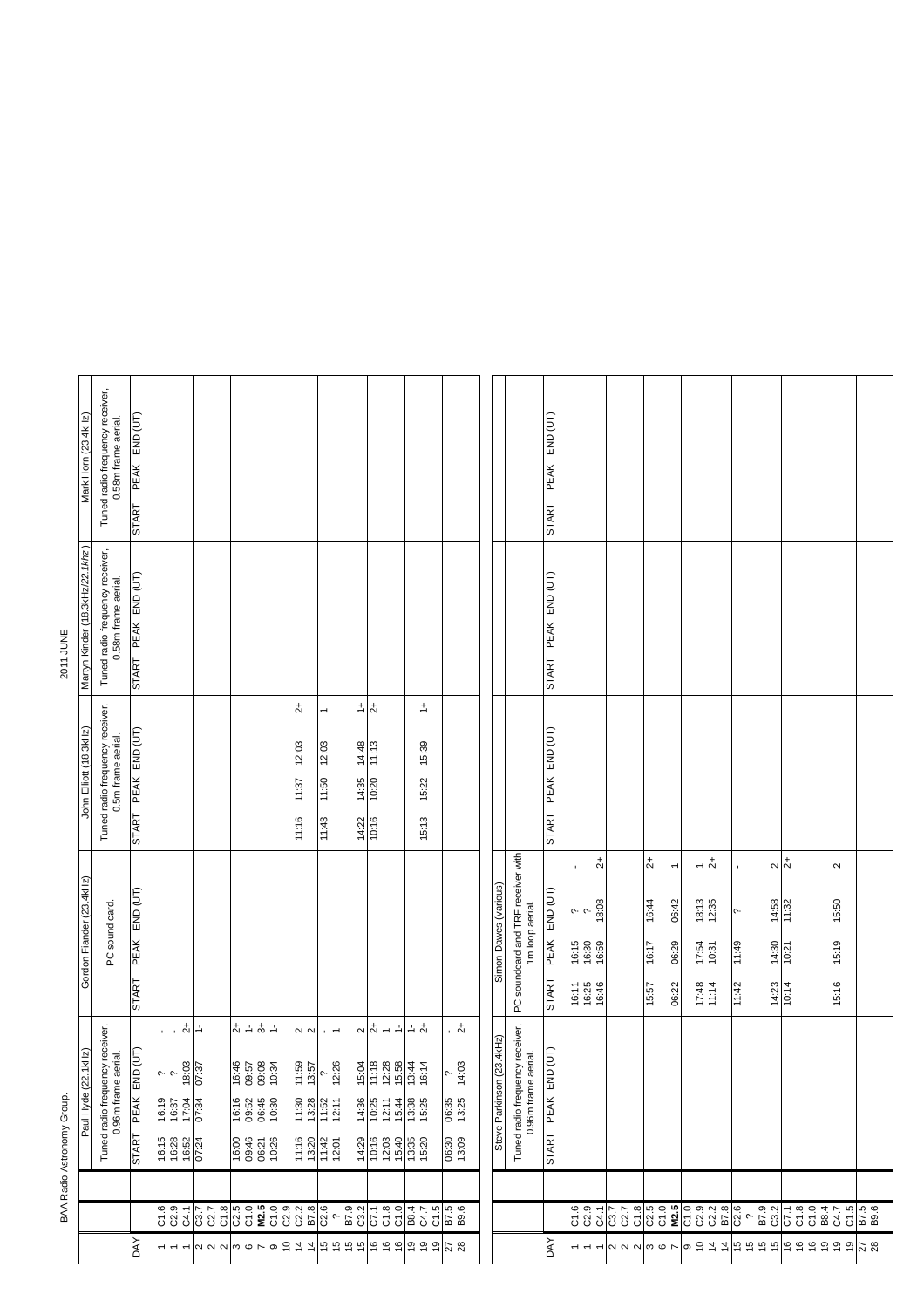## VLF flare activity 2005/11. **VLF flare activity 2005/11.**



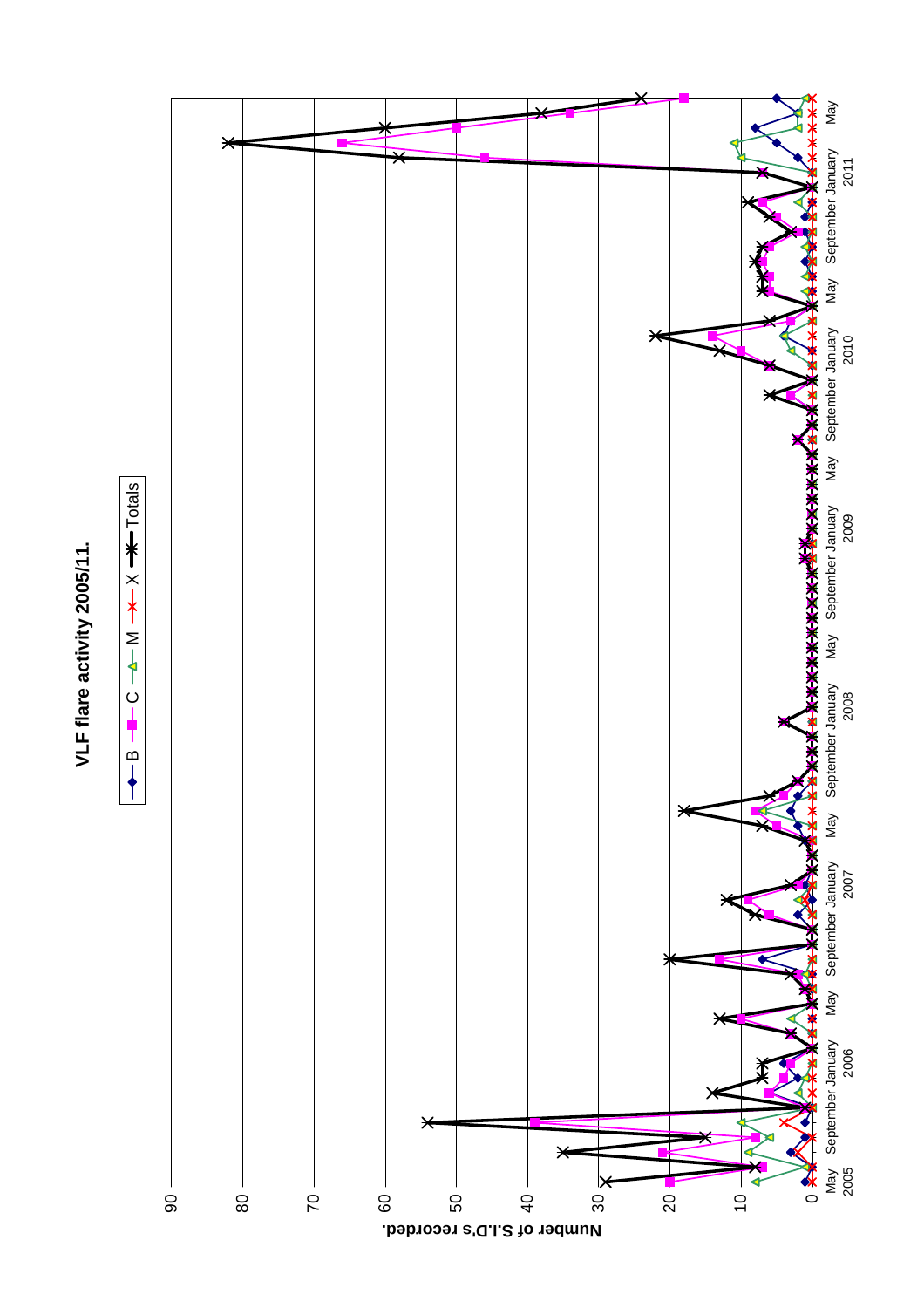## **2011 JUNE**



June 1st started the month with a trio of consecutive flares in the afternoon, all from Active Region 1226.

This recording by Paul Hyde includes the GOES data along with signals at 19.6kHz (Anthorn) and 22.1 kHz (Skelton). The transmitters are about 30km apart, yet the 19.6kHz signal hardly shows any response to the first two flares.



Roberto Battaiola has also recorded them, shortly before the local sunset dip.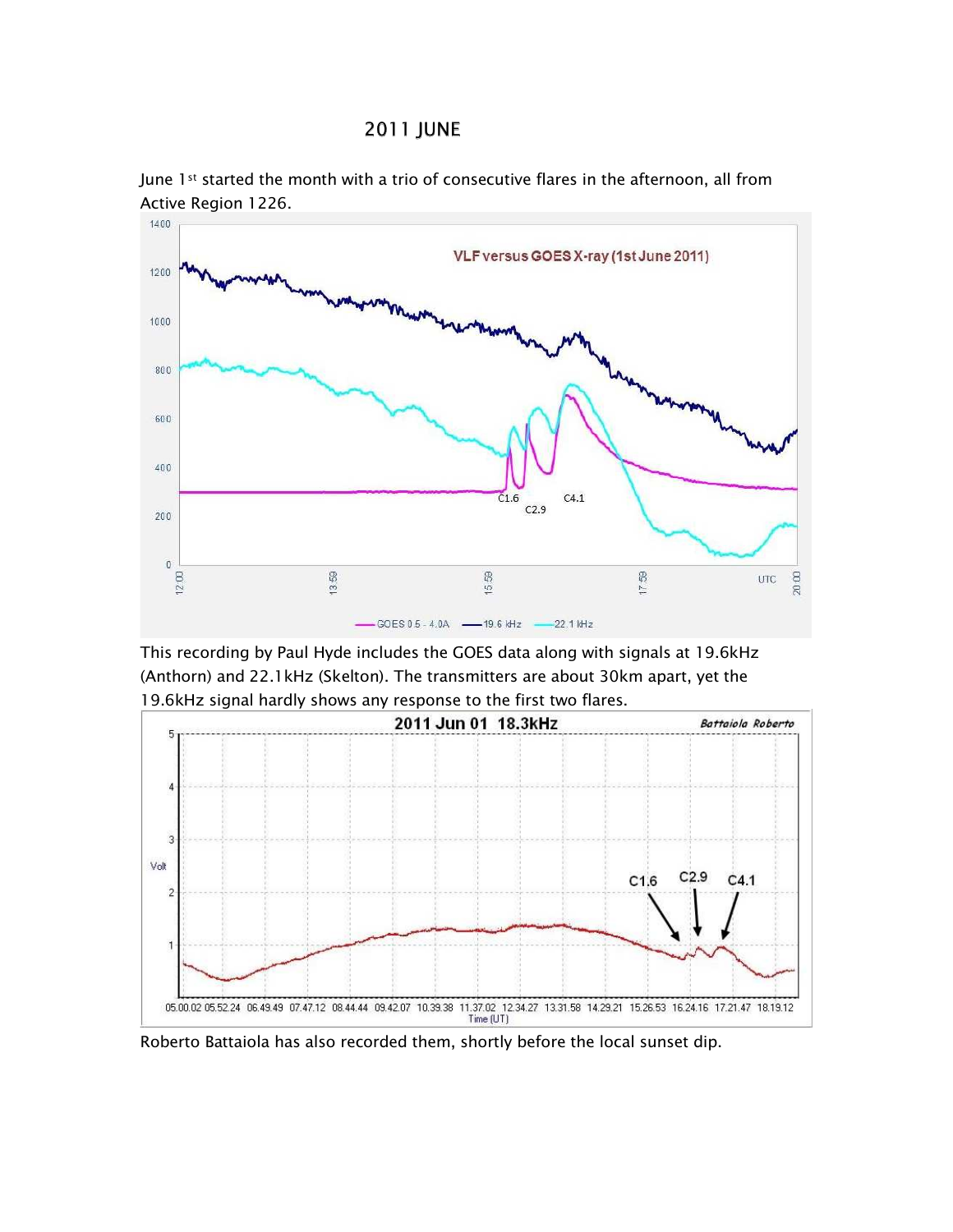A most odd looking SID was widely recorded on the 15th. Listed in the GOES data at C2.6, the X-ray flux peaked at 11:50. All of the charts that I have received show a double peaked SID. Most pronounced is this recording at 37.5kHz by Colin Clements:



The two distinct peaks are marked, and look like the result of two flares.



This recording from Roberto Battaiola also clearly shows two peaks.

Roberto also reported some odd behaviour on the 19th, his chart shows step changes in the signal strength of HWU at 18.3kHz during the early hours of the morning. Starting at about 05:30, there are a series of signal strength increases of about 10 minutes each. These stop at about 06:40. It would be interesting to know if any other observers recorded similar disturbances at 18.3kHz. The chart is on the next page.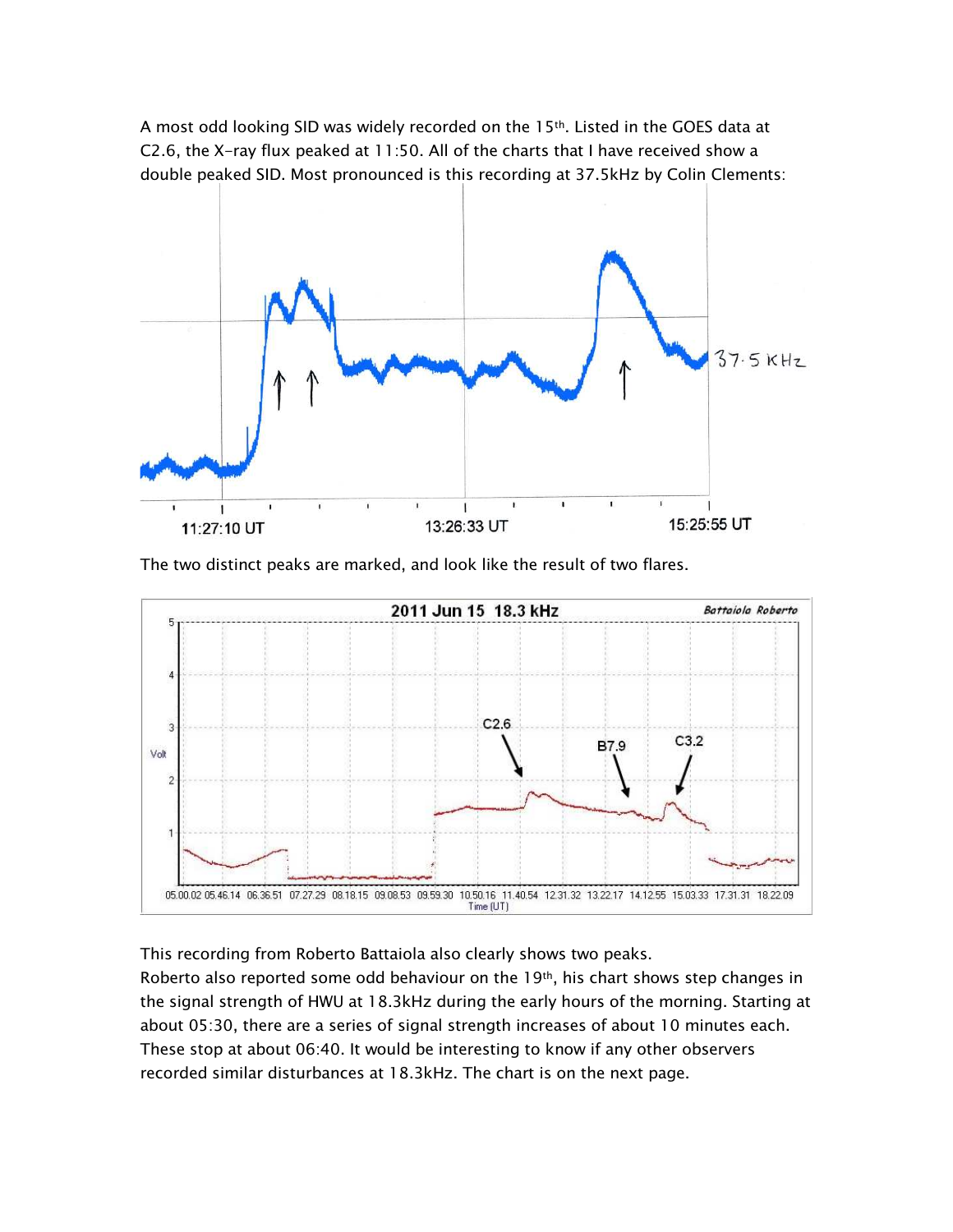

| ROTATION | KEY:                 |                  | DISTURBED.                       |                      |                         |                               | <b>ACTIVE</b>           |                     |                                    |                       | B, C, M, X = FLARE MAGNITUDE. |            |                             |                |                                  |                     |                   |                        | Synodic rotation start<br>(carrington's) |                             |                    |                   |                       |                                    |                |                    |                      |
|----------|----------------------|------------------|----------------------------------|----------------------|-------------------------|-------------------------------|-------------------------|---------------------|------------------------------------|-----------------------|-------------------------------|------------|-----------------------------|----------------|----------------------------------|---------------------|-------------------|------------------------|------------------------------------------|-----------------------------|--------------------|-------------------|-----------------------|------------------------------------|----------------|--------------------|----------------------|
| 2407     | 18                   | 19               | 20                               | 21                   | 22                      | 23                            | 24                      | 25                  | 26                                 | 27                    | 28                            | 29         | 30                          | 31             | 2010 January<br>-1               | $\overline{2}$<br>с | 3                 | 2092<br>$\overline{4}$ | 5                                        | 6                           |                    | 8                 | $\mathbf{9}$          | 10                                 | 11             | 12                 | 13                   |
| 2408     | 14                   | 15 <sub>1</sub>  | 16                               | 17                   | 18                      | 19                            | 20<br><b>CCMC MCMCC</b> | 21<br>c             | 22                                 | 23                    | 24                            | 25         | 26                          | 27             | 28                               | 29                  | 30                | 2093<br>31             | 2010 February                            |                             | 3                  | 4                 | 5                     | 6<br>CC                            | $\overline{7}$ | 8<br><b>MCCMMC</b> | 9<br>с               |
| 2409     | 10<br>cc             | 11               | 12<br>CBM                        | 13<br>cc             | 14<br>c                 | 15 <sub>15</sub><br><b>BB</b> | 16                      | 17 <sup>2</sup>     | 18                                 | 19                    | 20                            | 21         | 22                          | 23             | 24                               | 25                  | 26<br>B           | 27                     | 2094<br>28                               | 2010 March<br>1             | $\overline{2}$     | 3                 | $\boldsymbol{4}$<br>с | 5                                  | 6              |                    | 8                    |
| 2410     | 9                    | 10               | 11                               | 12                   | 13                      | 14<br>B                       | 15                      | 16                  | 17                                 | 18                    | 19                            | 20         | 21                          | 22             | 23                               | 24                  | 25<br><b>BB</b>   | 26                     | 2095<br>27<br>$_{\rm cc}$                | 28                          | 29                 | 30                | 31                    | 2010 April<br>1                    |                | 3                  | $\boldsymbol{A}$     |
| 2411     |                      |                  |                                  | R                    | $\mathbf{a}$            | 10                            | 11                      | 12 <sub>12</sub>    | 13                                 | 14                    | 15                            | 16         | 17                          | 18             | 19                               | 20                  | 21                | 22                     | 2096<br>23                               | 24                          | 25                 | 26                | 27                    | 28                                 | 29             | 30                 | May<br>1             |
| 2412     | $\overline{ }$       | ٩                | $\overline{4}$<br>$\overline{c}$ | 5<br>CCM             | ß.                      | 7<br>C                        | 8<br>CC                 | 9                   | 10                                 | 11                    | 12                            | 13         | 14                          | 15             | 16                               | 17                  | 18                | 19                     | 20                                       | 2097<br>21                  | 22                 | 23                | 24                    | 25                                 | 26             | 27                 | 28                   |
| 2413     | 29                   | 30 <sub>1</sub>  | 31                               | 2010 June<br>1       | $\overline{\mathbf{2}}$ | $\boldsymbol{\mathcal{R}}$    | $\boldsymbol{A}$        | 5                   | 6                                  | $\overline{7}$        | 8                             | 9          | 10                          | 11             | 12<br>c                          | 13<br>MCCC          | 14                | 15                     | 16                                       | 2098<br>17                  | 18                 | 19                | 20                    | 21                                 | 22             | 23                 | 24                   |
| 2414     | 25                   | 26               | 27                               | 28                   | 29                      | 30                            | 2010 July<br>1          | $\overline{2}$      | 3                                  | 4                     | 5                             | $\beta$    | 7                           | 8              | 9<br>c                           | 10                  | 11                | 12                     | 13<br>c                                  | 2099<br>14<br>cc            | 15                 | 16                | 17<br>c               | 18                                 | 19             | 20<br>C            | 21                   |
| 2415     | 22                   | 23<br><b>BC</b>  | 24                               | 25                   | 26                      | 27                            | 28                      | 29                  | 30                                 | 2010 August<br>1<br>Ċ |                               |            |                             |                | 6                                | $\overline{7}$<br>м | 8                 | g,                     | 2100<br>10                               | 11                          | 12 <sub>12</sub>   | 13                | 14<br>cc              | 15<br>c                            | 16<br>c        | 17                 | 18<br>c              |
| 2416     | 19                   | 20               | 21                               | 22                   | 23                      | 24                            | 25                      | 26                  | 27                                 | 28                    | 29                            | 30         | 31                          | 1              | 2010 September<br>$\overline{a}$ | 3                   | 4                 | 5                      | $\frac{1}{2101}$<br>$_{\rm 6}$<br>c      |                             | 8                  | 9                 | 10                    | 11                                 | 12             | 13                 | 14                   |
| 2417     | 15                   | 16 <sup>1</sup>  | 17                               | 18                   | 19                      | 20                            | 21                      | 22                  | 23                                 | 24                    | 25                            | 26         | 27                          | 28<br>c        | 29                               | 30<br>в             | 2010 October<br>1 | $\overline{2}$<br>в    | 3                                        | 2102<br>4<br>c              | 5                  | 6                 | 7                     | 8                                  | 9              | 10                 | 11                   |
| 2418     | 12 <sub>2</sub>      | 13               | 14                               | 15                   | 16                      | 17<br>c                       | 18<br>CC                | 19                  | 20                                 | 21                    | 22                            | 23         | 24                          | 25             | 26                               | 27                  | 28                | 29                     | 30                                       | 2103<br>31<br>12104         | 2010 November<br>1 | $\overline{2}$    | 3<br>$_{\rm cc}$      | 4<br>2010 December                 | 5<br>M         | 6<br>CM            | $\overline{7}$       |
| 2419     | 8                    | g                | 10                               | 11<br>$\overline{c}$ | 12<br>cc                | 13<br>$\overline{c}$          | 14                      | 15                  | 16                                 | 17                    | 18                            | 19         | 20                          | 21             | 22                               | 23                  | 24                | 25                     | 26                                       | 27                          | 28<br>2105         | 29                | 30                    | 1                                  | $\overline{2}$ | 3                  | $\boldsymbol{4}$     |
| 2420     | 5<br>2011 January    | 6                | $\overline{7}$                   | 8                    | 9                       | 10                            | 11                      | 12                  | 13                                 | 14                    | 15 <sub>1</sub>               | 16         | 17                          | 18             | 19                               | 20                  | 21                | 22                     | 23                                       | 24<br>2106                  | 25                 | 26                | 27                    | 28                                 | 29             | 30                 | 31                   |
| 2421     | 1                    | $\overline{2}$   | 3                                | 4                    | 5<br>2011 February      | $\ddot{\mathbf{6}}$           |                         | R                   | 9                                  | 10                    | 11                            | 12         | 13                          | 14<br>Ċ        | 15<br>с                          | 16                  | 17                | 18                     | 19                                       | 20<br>2107                  | 21<br>ccc          | 22<br>c           | 23                    | 24                                 | 25             | 26                 | 27                   |
| 2422     | 28                   | 29               | 30                               | 31                   | 1                       | $\mathbf 2$<br>2011 March     | $\overline{3}$          | $\overline{4}$<br>B | $\mathbf{r}_i$                     | R                     | $\overline{7}$                | 8          | 9                           | 10<br>CC       | 11                               | 12<br>с             | 13<br><b>BCM</b>  | 14<br>CM               | 15<br>$_{\rm cc}$                        | 16<br><b>MCM</b>            | 17<br>CCC<br>2108  | 18<br><b>MMCC</b> | 19<br>CCC             | 20                                 | 21<br>CCC      | 22                 | 23<br>с              |
| 2423     | 24<br>MCC            | 25<br>c          | 26<br>c                          | 27                   | 28<br>MC                | ccc                           | $\overline{c}$          | 3<br>cc             | $\boldsymbol{A}$<br>$\overline{c}$ | 5<br>2011 April       | 6<br>CCCC CCCC CMMM           |            | $\mathbf{a}$<br>CMM         | 9<br>CMMM CCCC | 10 <sub>10</sub>                 | ccc                 | 12<br><b>BCCC</b> | 13 <sub>1</sub><br>cc  | 14<br>CBCM                               | 15<br>CCCC                  | 16<br>cc<br>2109   | 17 <sub>z</sub>   | 18                    | 19                                 | 20             | 21<br>cc           | 22<br>$\overline{c}$ |
| 2424     | 23<br>E<br><b>BC</b> | 24<br>MCB        | 25<br>с                          | 26                   | 27                      | 28<br>C                       | 29<br>c                 | 30                  | 31                                 | -1                    | -2                            | -3         | $\overline{4}$<br>2011 May  | 5              | -6<br>cc                         | c                   | R                 | 9<br>$\overline{c}$    | 10 <sub>1</sub>                          | 11<br>BC                    | 12<br>c<br>2110    | $13-13$<br>CCCC   | 14<br>CCCC            | 15<br>CCCM                         | 16<br>CBCC     | 17<br>CB           | 18<br>В              |
| 2425     | 19<br>в              | חר<br><b>BBC</b> | 21<br>$_{\rm ccc}$               | 22<br>CCMCC          | 23<br>CC                | 24                            | 25<br>B                 | 26                  | 27                                 | 28<br>CCCC            | 29                            | 30<br>CCCC | CB                          | $\overline{c}$ | 3<br>$\overline{c}$              |                     | 2011 June         |                        |                                          | 8                           | 9<br>с             | 10<br>2111        | 11                    | 12 <sub>12</sub><br>$\overline{c}$ | 13             | 14                 | 15<br>$\overline{c}$ |
| 2426     | 16<br>F              | 17               | 18<br>ccc                        | 19                   | 20                      | 21                            | 22                      | 23                  | 24                                 | 25                    | 26                            | 27         | 28<br><b>BCCC CCCM CBCM</b> | 29             | 30<br>ccc                        | 31                  |                   | $\overline{2}$         | 3                                        | $\overline{4}$<br>2011 July |                    |                   |                       |                                    | g.             | 10                 | 11                   |
| 2427     | 12                   | 13               | 14                               | 15                   | 16                      | 17 <sup>2</sup>               | 18                      | 19                  | 20                                 | 21                    | 22                            | 23         | 24                          | 25             | 26                               | 27                  | 28                | 29                     | 30                                       | 1                           | $\overline{2}$     | 3                 | đ                     | 5                                  | 6              | $\overline{7}$     | 8                    |

Magnetic Data.

The Bartels chart includes data from Colin Clements and John Cook.